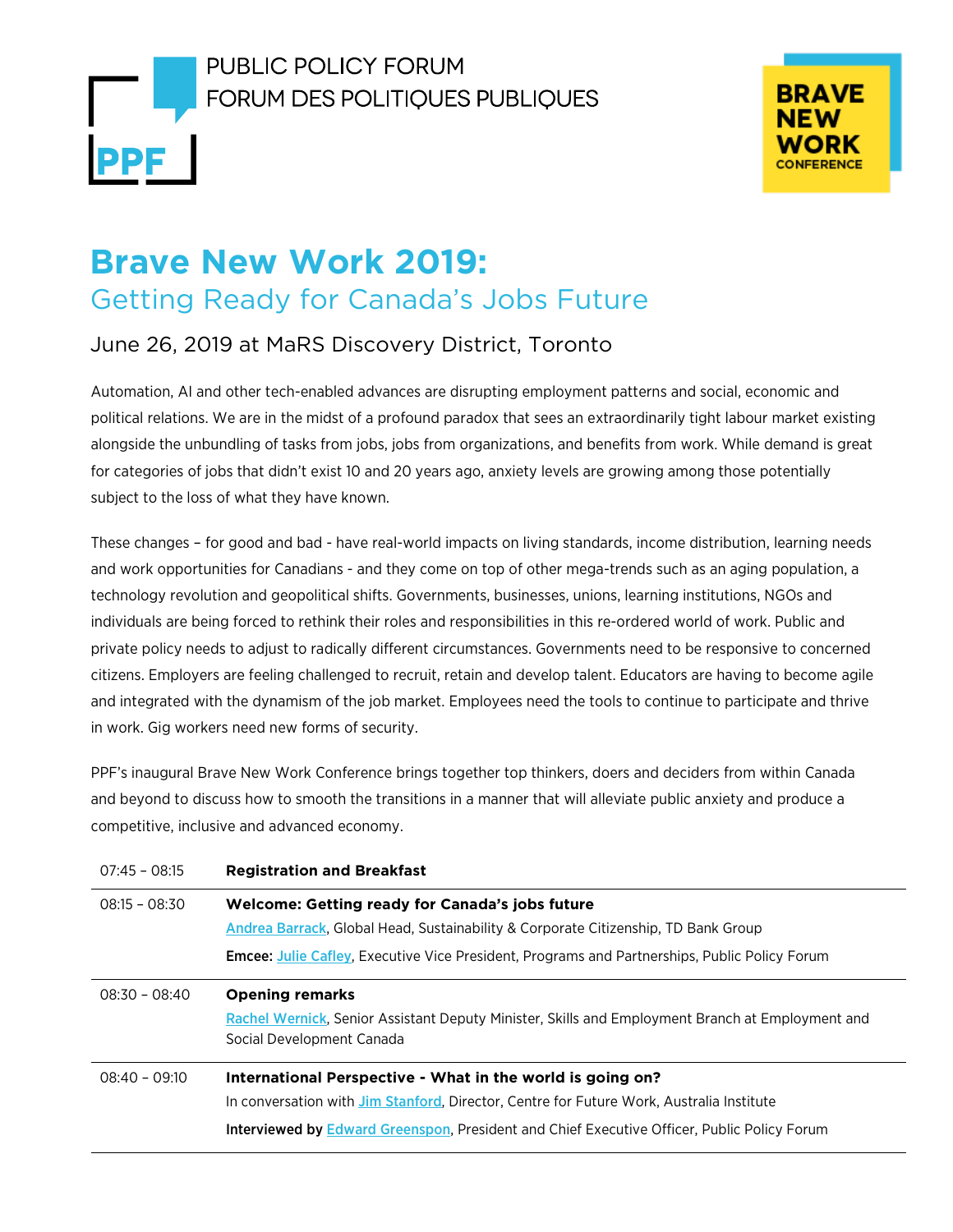| $09:10 - 09:50$ | Close to the Action: Provincial and U.S. state innovations                                                                                    |
|-----------------|-----------------------------------------------------------------------------------------------------------------------------------------------|
|                 | Sarah Doyle, Director of Policy and Research, the Brookfield Institute                                                                        |
|                 | <b>Sunil Johal, Fellow, Public Policy Forum</b>                                                                                               |
|                 | François Montminy-Munyan, Director, Intergovernmental Relations, Ministry of Work, Jobs and Social<br>Security, Government of Quebec          |
|                 | Ethan Pollack, Associate Director of Research and Policy, Aspen Institute Future of Work Initiative                                           |
|                 | Moderator: Jon Shell, Managing Director and Partner, Social Capital Partners                                                                  |
| $09:50 - 10:15$ | <b>Networking break</b>                                                                                                                       |
| $10:15 - 10:55$ | The Untapped Opportunity: Rethinking Learning in the Work Environment                                                                         |
|                 | In conversation with John Hagel, Co-Chairman, Center for the Edge, Deloitte                                                                   |
|                 | Interviewed by <b>Ilse Treurnicht</b> , PPF Board Director and Chair of PPF Future of Work Advisory Council                                   |
| $10:55 - 11:05$ | <b>Inclusive Innovation and Future Skills</b>                                                                                                 |
|                 | Wendy Cukier, Director, Diversity Institute, Ryerson University                                                                               |
| $11:05 - 11:45$ | The Messy Middle I: What's required for our learning institutions to adjust?                                                                  |
|                 | <b>Ryan Craig, Managing Director, University Ventures</b>                                                                                     |
|                 | <b>Karen Myers, President and Chief Executive Officer, Blueprint ADE</b>                                                                      |
|                 | Gladys Okine, Executive Director, First Work: Ontario's Youth Employment Network; Founder and<br>Managing Director, Sesheme Foundation        |
|                 | Tom Roemer, Vice President, Academic, British Columbia Institute of Technology                                                                |
|                 | Moderator: Wendy Cukier, Director, Diversity Institute, Ryerson University                                                                    |
| $11:45 - 12:45$ | Lunch                                                                                                                                         |
| $12:45 - 13:15$ | The Broader Outlook: Production, work and human dignity                                                                                       |
|                 | <b>Oren Cass</b> , Senior Fellow, Manhattan Institute for Policy Research                                                                     |
|                 | Interviewed by Sean Speer, Fellow in Residence, Public Policy Forum                                                                           |
| $13:15 - 13:55$ | The Messy Middle II: Sorting out the responsibilities of employers and employees                                                              |
|                 | Linda MacKay, Senior Vice President, Future Ready & Distribution Strategy, Canadian Personal Banking,<br>TD Bank Group                        |
|                 | Deputy Grand Chief Joe Miskokomon, Anishinabek Nation                                                                                         |
|                 | Danielle Olson, Metcalf Innovation Fellow; former Executive Director, Hospitality Workers Training Centre                                     |
|                 | <b>Guy Levin, Head Driver Public Policy, Uber</b>                                                                                             |
|                 | Moderator: Val Walker, Executive Director, Business / Higher Education Roundtable                                                             |
| $13:55 - 14:25$ | <b>General Motors: A Case Study from Three Angles</b>                                                                                         |
|                 | Don Lovisa, President, Durham College<br>Tina Ma, Operations Lead - Canadian Engineering Sites, Engineering Operations, General Motors Canada |
|                 | <b>David Paterson, Vice President, Corporate and Environmental Affairs, General Motors Canada</b>                                             |
|                 | Moderator: Jennifer Robson, Associate Professor, Carleton University, PPF Fellow                                                              |
| $14:25 - 14:45$ | <b>Networking break</b>                                                                                                                       |
| $14:45 - 15:25$ | New Approaches: Rethinking policy for a post-binary world of work?                                                                            |
|                 | Miles Corak, Professor, The Graduate Center, City University of New York                                                                      |
|                 | Jennifer Robson, Associate Professor, Carleton University; PPF Fellow                                                                         |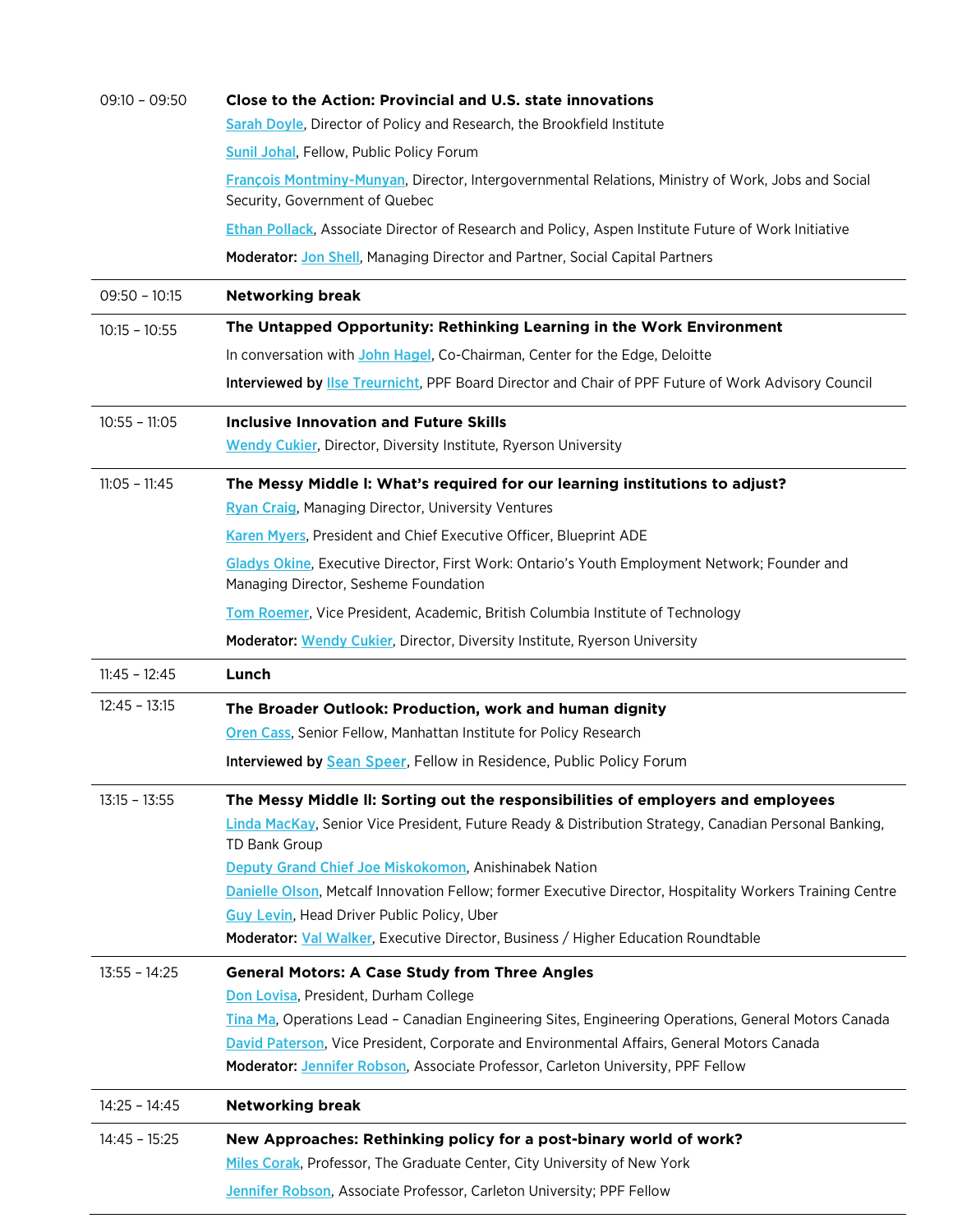|                 | Armine Yalnizyan, Atkinson Fellow on the Future of Workers, Atkinson Foundation                              |
|-----------------|--------------------------------------------------------------------------------------------------------------|
|                 | <b>Moderator: Sunil Johal, Fellow, Public Policy Forum</b>                                                   |
| $15:25 - 15:55$ | Policymakers' Perspective: What are we taking away and need to think about next?                             |
|                 | Mark Cameron, Deputy Minister, Executive Council - Policy Coordination Office, Government of Alberta         |
|                 | <b>Graham Flack, Deputy Minister, Employment and Social Development Canada</b>                               |
|                 | Michael Fox, President, Indigenous Community Engagement Inc.                                                 |
|                 | Laura Lee Langley, Clerk of the Executive Council and Head of the Public Service, Province of Nova<br>Scotia |
|                 | <b>Moderator: Satyamoorthy Kabilan, Vice-President of Policy, Public Policy Forum</b>                        |
| $15:55 - 16:00$ | <b>Closing remarks</b>                                                                                       |
|                 | <b>Edward Greenspon, President and Chief Executive Officer, Public Policy Forum</b>                          |

## **Thank you to our lead sponsor:**